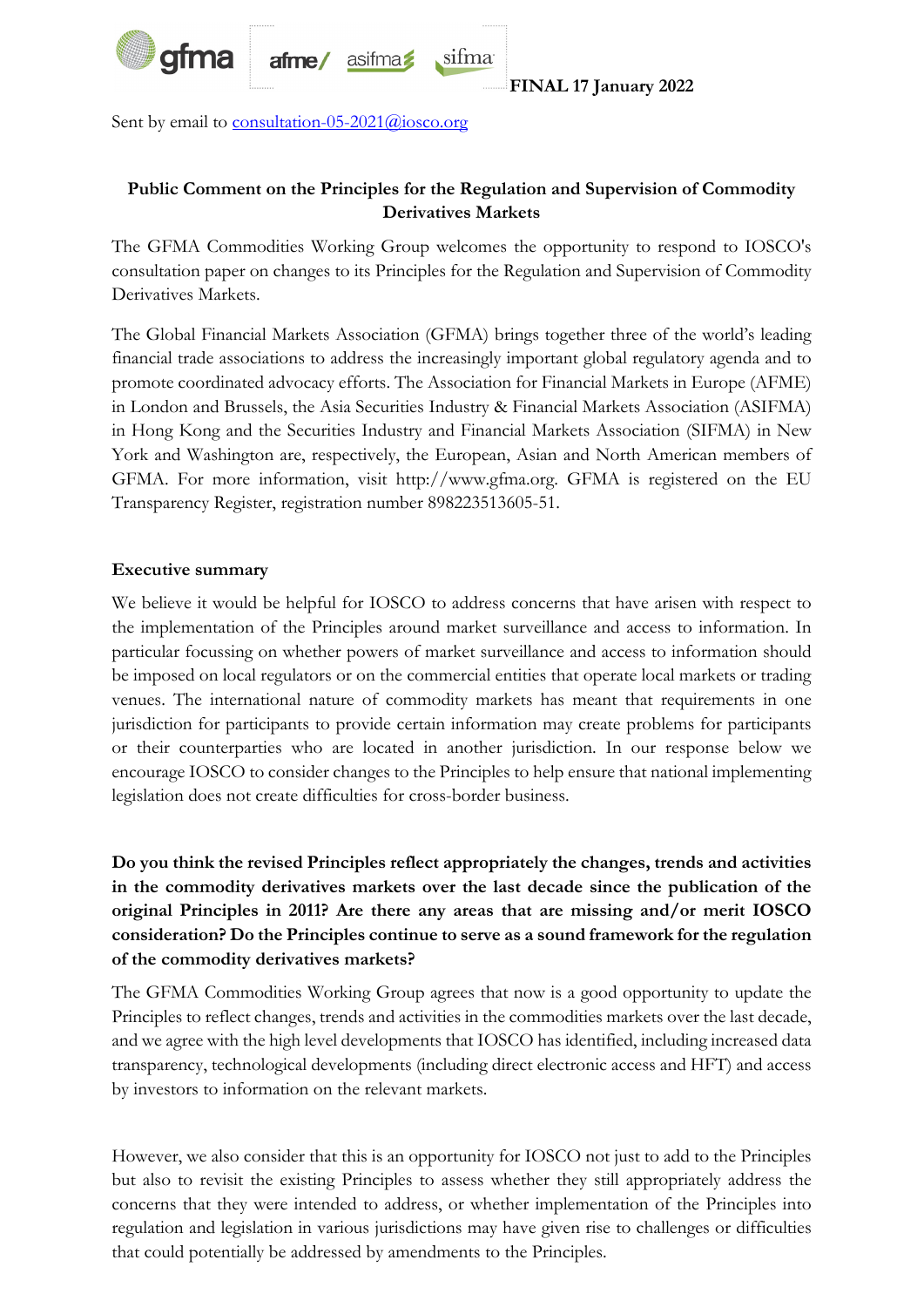

We would like to bring to IOSCO's attention some concerns that have arisen with implementation of the Principles around market surveillance and access to information. We appreciate that the Principles are intended to set out a high-level outline of best practice for regulation in this area, and that the intention is for individual jurisdictions to implement the Principles in a way that is appropriate for the market in their jurisdiction. However, we do consider that there are some areas that frequently present challenges in national implementing legislation and where international standards can provide helpful guidance to ensure that national implementing legislation does not create difficulties for cross-border business.

sifma

One key area that can create difficulties for cross-border business is the scope of market surveillance powers and access to information. Commodity markets are international and a requirement in one jurisdiction for participants to provide certain information may create problems for participants or their counterparties who are located in another jurisdiction. IOSCO acknowledges these issues in its Principle on public disclosure of information, but it may also be useful to address these issues in the context of other Principles.

One point that it may be helpful to address is whether market surveillance powers and requirements to be able to access information should be imposed on local regulators or on the commercial entities that operate local markets or trading venues. If it is appropriate to grant these powers or impose these requirements on both regulators and market operators, it may be helpful to have IOSCO guidance on the limits of the obligations on a commercial entity, in contrast to the obligations on a regulator. For example, in some jurisdictions, including the EU and UK, we have seen commercial market operators interpret applicable regulations very broadly to mean that they are required to undertake extremely wide-ranging surveillance of not just activities on their own market but also of the global activities of their market participants and clients outside of their market. These obligations (as the market operator has interpreted them) are then passed on to the commercial market operator's participants (as it has no jurisdiction to exercise direct supervision of global activities outside of its market). However, participants may face restrictions on the extent to which they are permitted to provide this information to a commercial entity (rather than a regulator) and may also face challenges in trying to obtain the requested information from their clients and counterparties in other jurisdictions. In our view, while clearly a commercial market operator should be required to exercise surveillance over its own market and ensure orderly trading, these requirements should be limited to the market operator's own market. Any broader surveillance or information gathering should be carried out by local regulators, who should have greater powers to obtain information (as well as being able to obtain information from other regulators or trade repositories). It is also more likely that exemptions from any confidentiality obligations or restrictions on disclosure of information would be available in relation to a surveillance or information request from a regulator, rather than a request from a commercial entity.

We consider that there are two main ways in which these issues could potentially be addressed in the Principles:

 The Principles use the term "Market Authorities", defined to mean both regulators and commercial market operators. As a result, it is unclear in many cases whether the intention